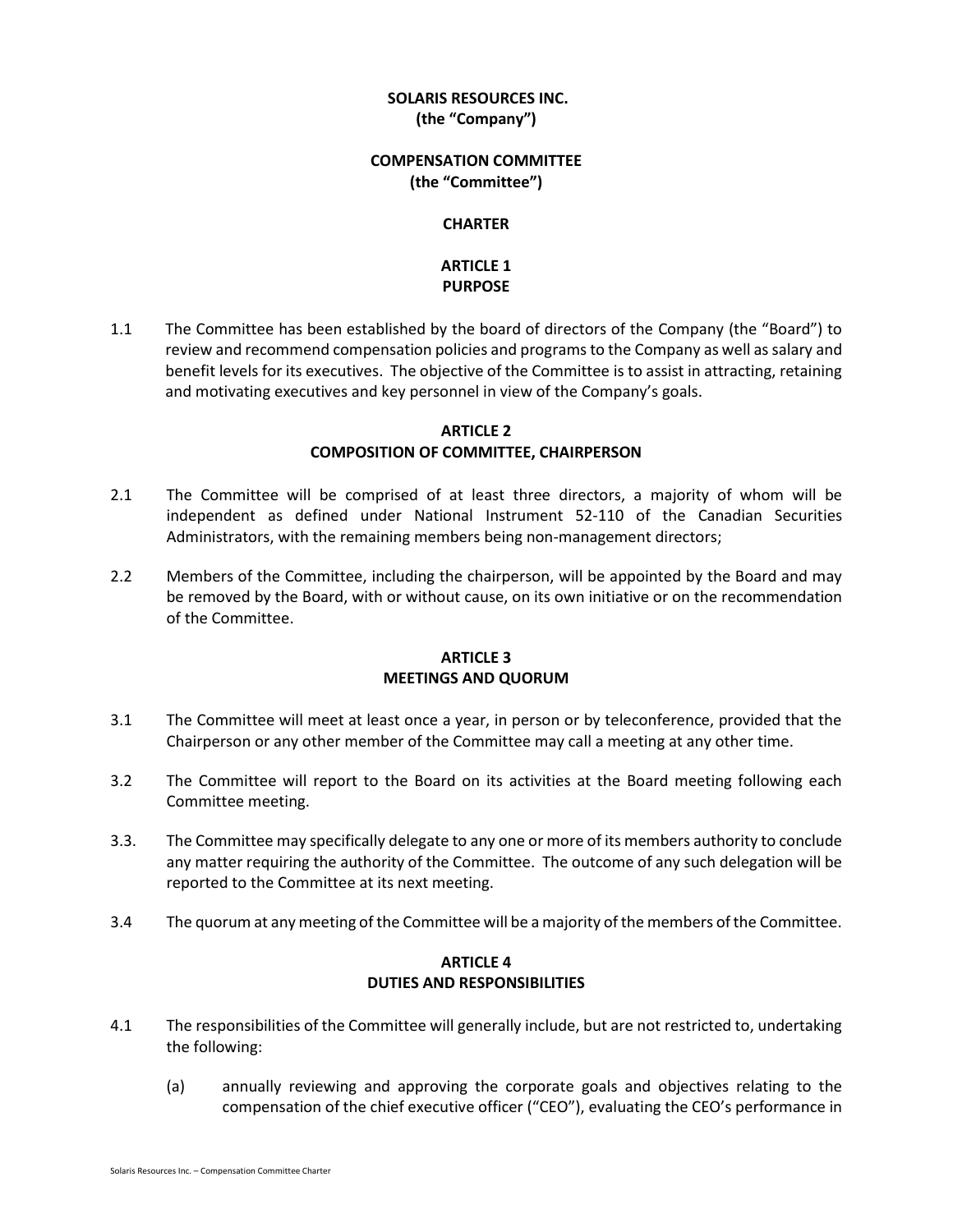light of those goals and reviewing and establishing the CEO's annual compensation based on this evaluation. The Committee will recommend the compensation of the CEO to the Board. The CEO may not be present during any deliberations or the voting of the Committee or the Board with respect to his or her compensation;

- (b) in consultation with the CEO, and based upon his or her input and recommendations, reviewing and approving on an annual basis the evaluation process and compensation structure for the Company's executive officers other than the CEO. The Committee will evaluate the performance of the Company's executive officers and approve the annual compensation, including salary, bonus, incentive and equity compensation, for such executive officers. The Committee may also provide oversight of management's decisions concerning the performance and compensation of other officers and employees of the Company. No officer or employee may be present during any deliberations or the voting of the Committee or the Board with respect to his or her compensation;
- (c) in consultation with the CEO, and based upon his or her input and recommendations:
	- (i) reviewing the Company's existing incentive compensation and other stock-based plans and recommending changes in such plans to the Board as needed, and
	- (ii) reviewing and submitting to the Board recommendations concerning new executive compensation or stock-based plans.
- (d) reviewing the executive compensation disclosure before the Company publicly discloses this information in its disclosure documents (i.e. annual information form or management proxy circular);
- (e) reviewing and approving the annual "Compensation Discussion and Analysis" section of the Company's management proxy circular (or similarly captioned disclosure);
- (f) on an annual basis:
	- (i) reviewing the adequacy, amount and form of compensation to be paid to each director,
	- (ii) considering whether such compensation realistically reflects the time commitment, responsibilities and risks of the directors, and
	- (iii) making recommendations to the Board thereon;
- (g) reviewing, and making recommendations to the Board concerning, the CEO's recommendations for any grants of incentive stock options to directors, senior officers, employees and consultants of the Company and its affiliates under the Company's incentive stock option plan;
- (h) considering risks associated with the Company's compensation policies and practices;

and

(i) performing such other functions assigned by law, the Company's articles or the Board.